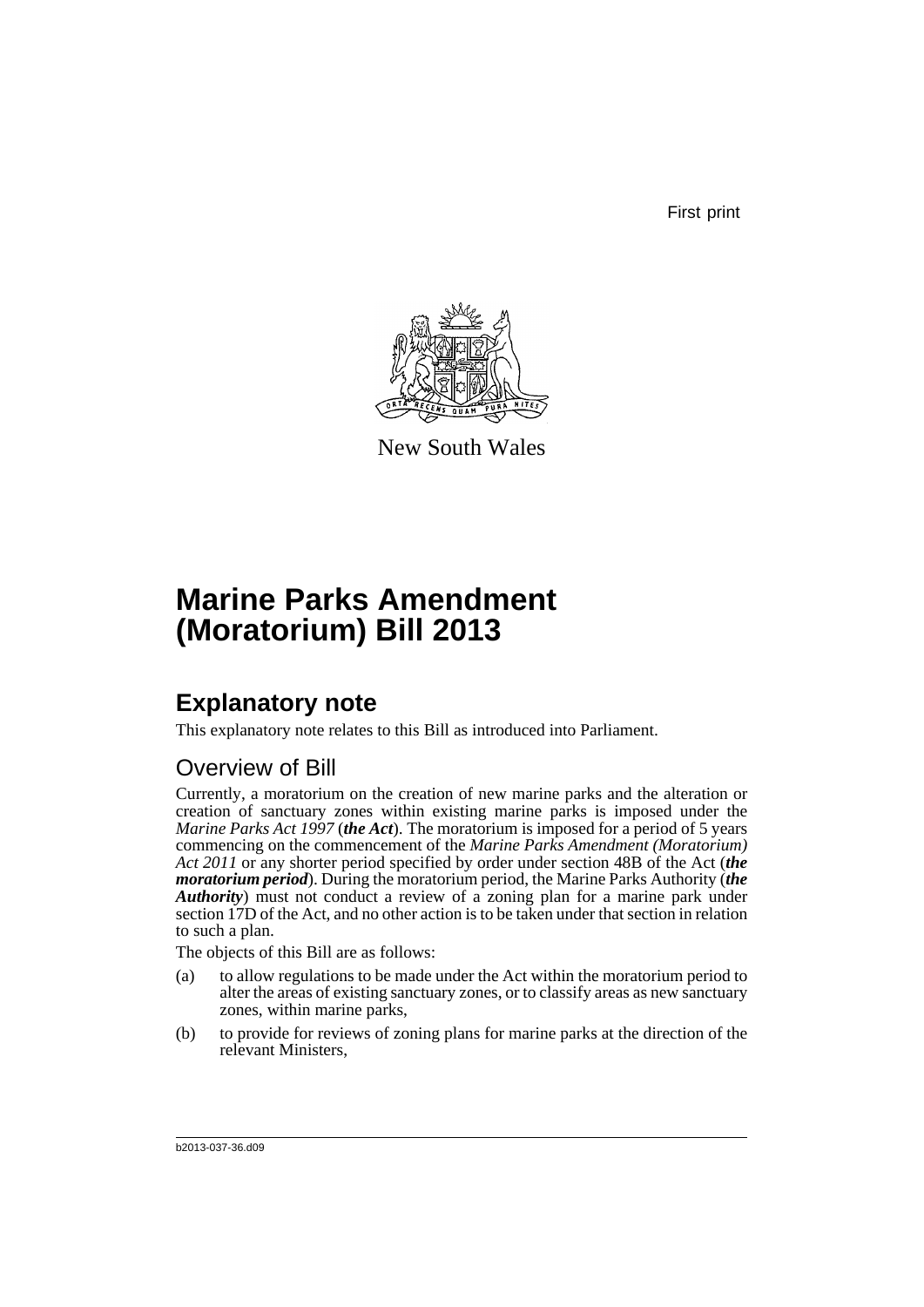Marine Parks Amendment (Moratorium) Bill 2013

Explanatory note

(c) to allow the Authority to conduct reviews of, or take other action in relation to, zoning plans for marine parks during the moratorium period.

### Outline of provisions

**Clause 1** sets out the name (also called the short title) of the proposed Act.

**Clause 2** provides for the commencement of the proposed Act on the date of assent to the proposed Act.

#### **Schedule 1 Amendment of Marine Parks Act 1997 No 64**

**Schedule 1 [2]** repeals a provision prohibiting the making of a regulation during the moratorium period to alter the area of an existing sanctuary zone, or to classify an area as a new sanctuary zone, within a marine park. Definitions of expressions used in that provision are consequentially repealed. **Schedule 1 [1]** makes a consequential amendment.

**Schedule 1 [3]** provides for the review of a zoning plan for a marine park at the direction of the relevant Ministers, whether or not the review date for the plan referred to in section 17D of the Act has passed.

**Schedule 1 [4]** repeals a provision prohibiting the Authority from conducting or continuing to conduct a review of a zoning plan for a marine park, or taking other action in relation to such a plan, during the moratorium period. A provision enabling the making of related regulations is consequentially repealed.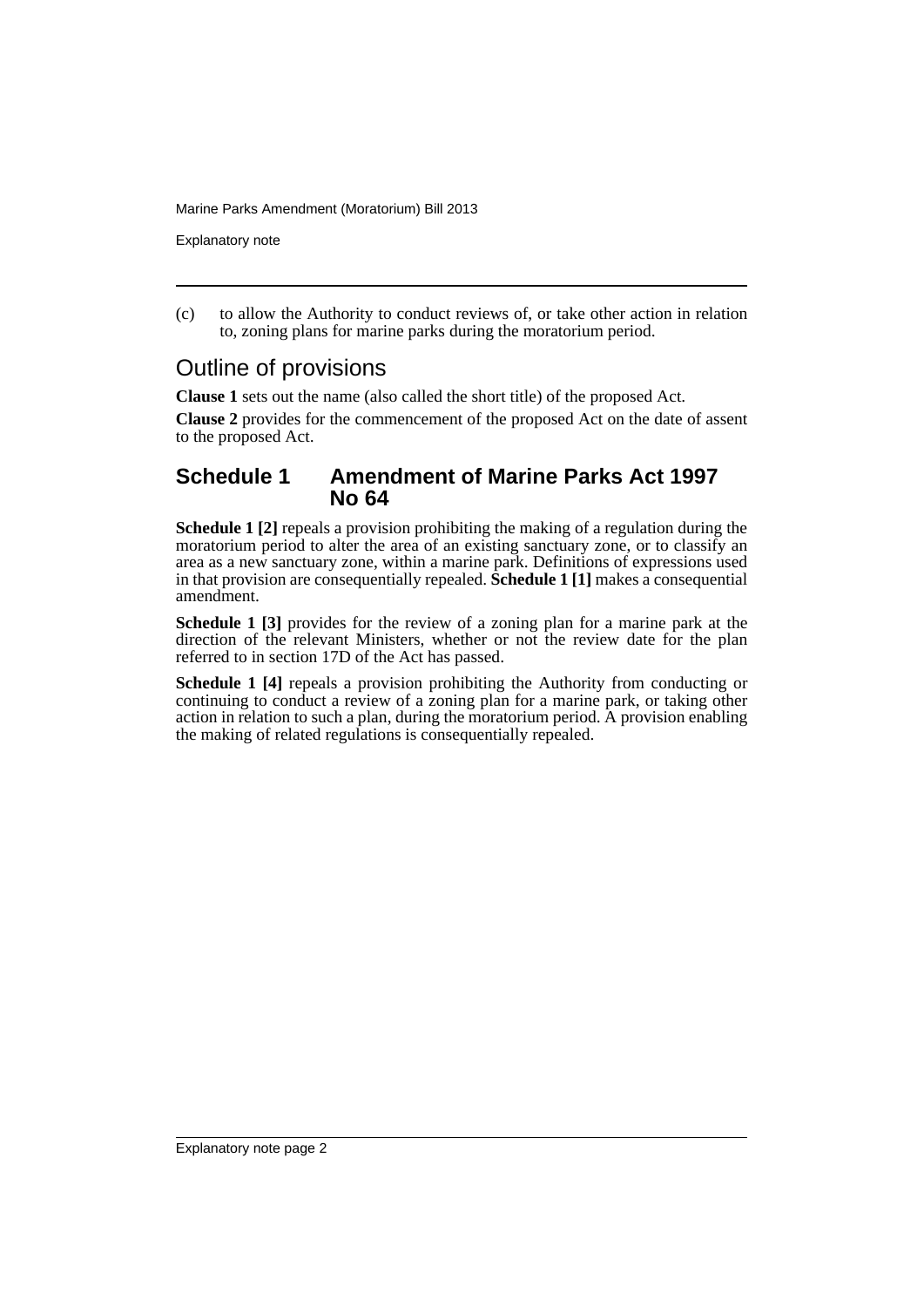First print



New South Wales

## **Marine Parks Amendment (Moratorium) Bill 2013**

### **Contents**

|                                                     | Page |
|-----------------------------------------------------|------|
| Name of Act                                         |      |
| 2 Commencement                                      |      |
| Schedule 1 Amendment of Marine Parks Act 1997 No 64 | 3    |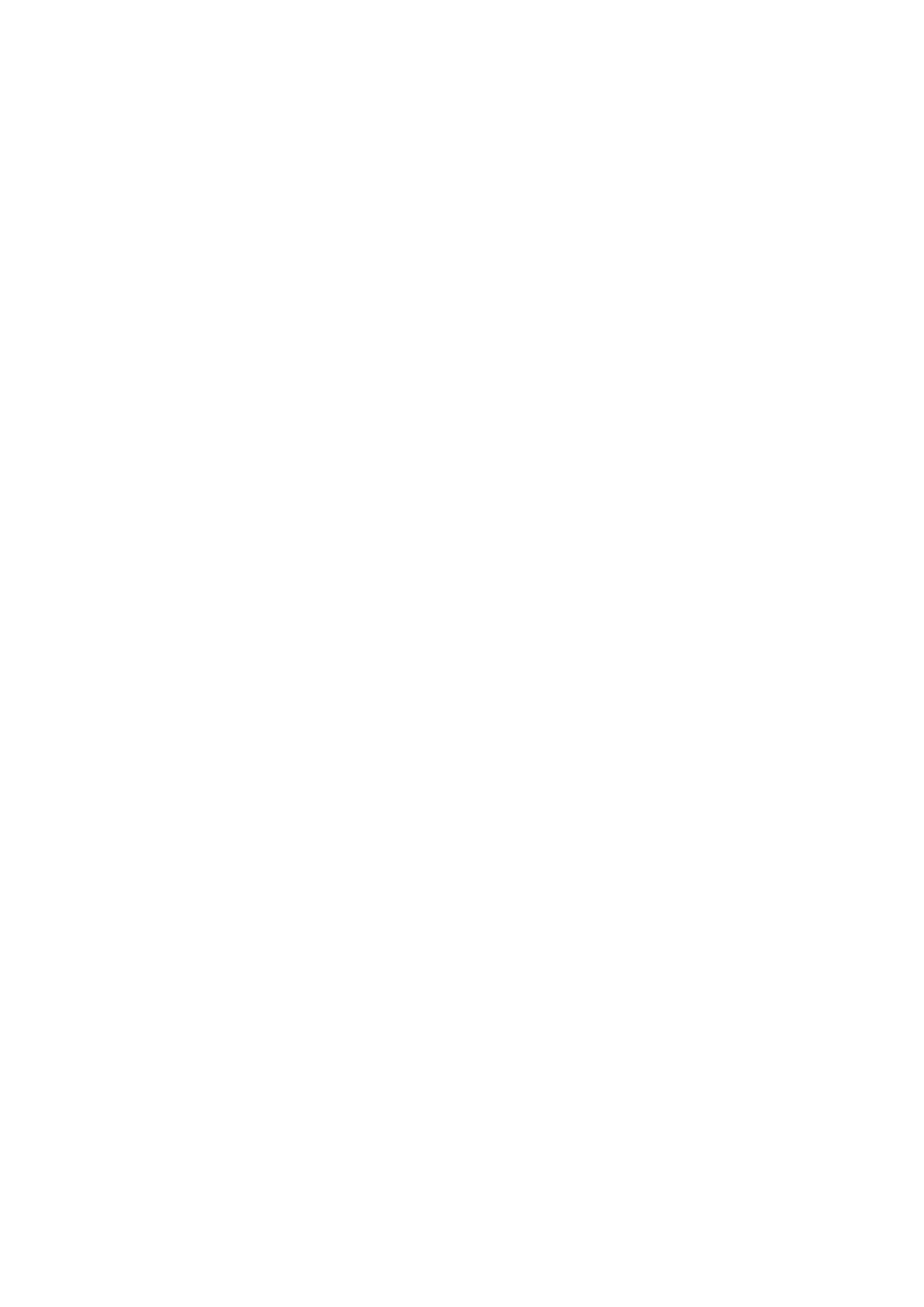

New South Wales

## **Marine Parks Amendment (Moratorium) Bill 2013**

No , 2013

#### **A Bill for**

An Act to amend the *Marine Parks Act 1997* with respect to zoning plans and sanctuary zones in marine parks.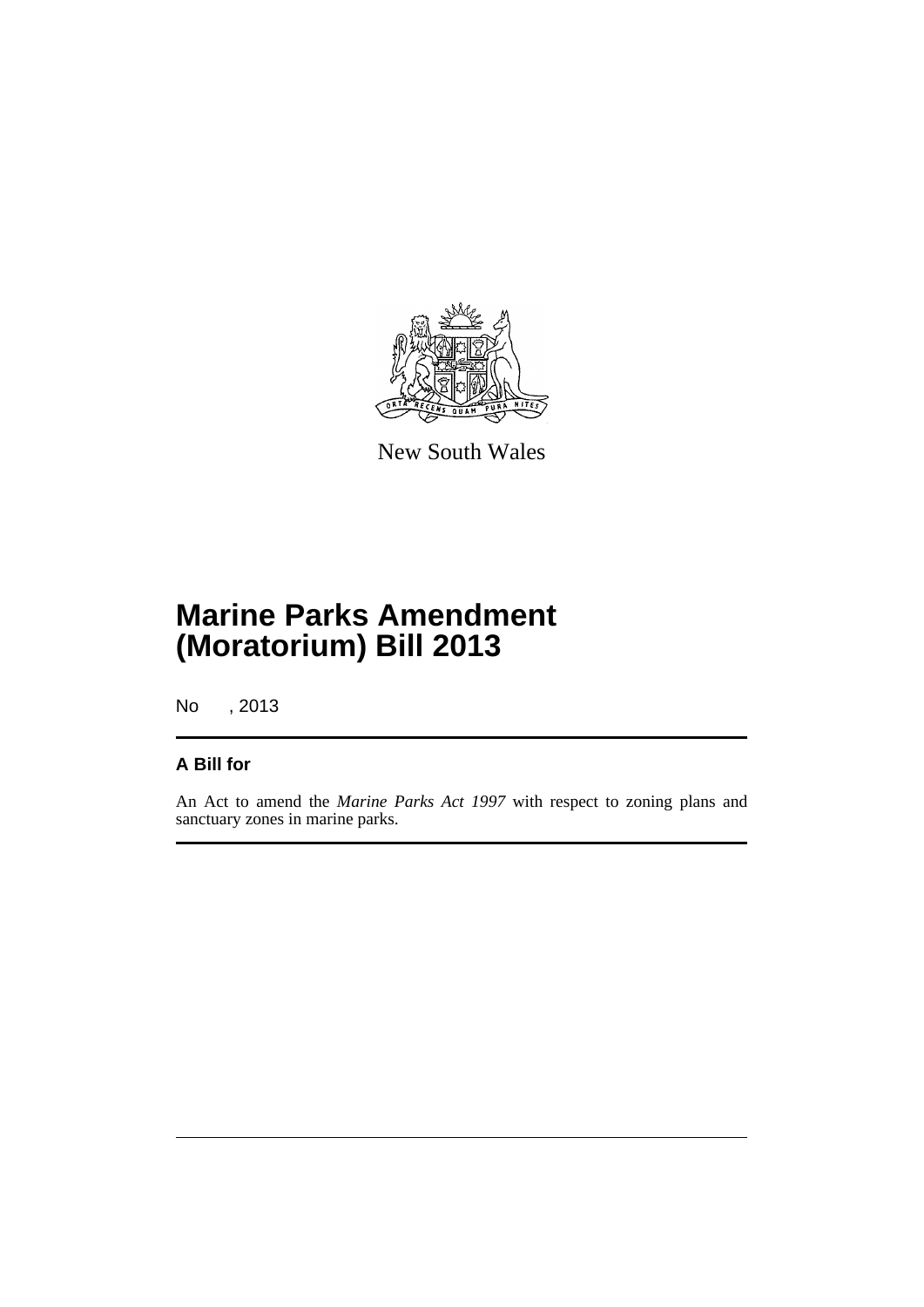<span id="page-5-1"></span><span id="page-5-0"></span>

| The Legislature of New South Wales enacts:                    |                |
|---------------------------------------------------------------|----------------|
| Name of Act                                                   | $\mathcal{P}$  |
| This Act is the Marine Parks Amendment (Moratorium) Act 2013. | 3              |
| Commencement                                                  | $\overline{4}$ |
| This Act commences on the date of assent to this Act.         | 5              |